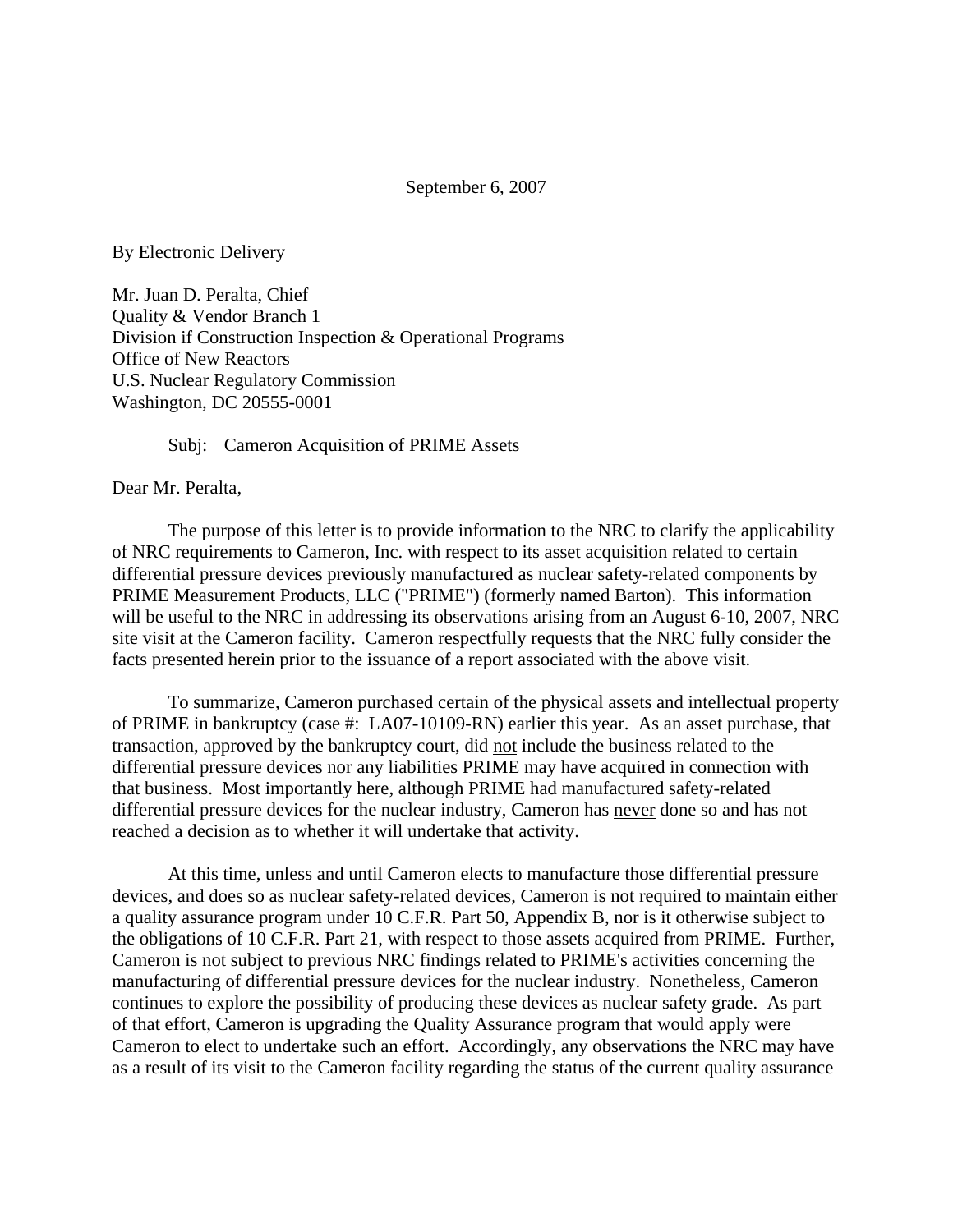Mr. Juan D. Peralta September 6, 2007 Page 2

program under development by Cameron will be appreciated and will be informative as Cameron evaluates its options related to these products.

# **Background**

By way of background, PRIME supplied nuclear safety-related components, including differential pressure switches, indicators and transmitters formerly manufactured under the Barton brand for many years. In May of 2006, PRIME identified a potential problem with respect to the construction of certain of those differential pressure devices and issued a notification to customers regarding that issue. Subsequently, in June of 2006, Callaway Nuclear Plant issued a notification pursuant to 10 C.F.R. Part 21, related to that problem.

In response to those developments, the NRC issued an Information Notice and supplement thereto,<sup>1</sup> and conducted an inspection at the PRIME facility from July 25-27, 2006. The NRC issued its inspection report on October 5, 2006.<sup>2</sup>

## Cameron Acquisition of PRIME Assets

On January 5, 2007, PRIME filed for bankruptcy. Cameron subsequently entered into an Asset Purchase Agreement with PRIME to buy certain of the assets of PRIME, including the manufacturing equipment, inventory and certain intangible property related to the manufacturing of the differential pressure devices. That agreement expressly involved only the sale of those assets, and expressly excluded any PRIME liabilities with respect to the nuclear products sold by PRIME.<sup>3</sup> The Asset Purchase Agreement was approved by the bankruptcy court on March 19, 2007, and the contract was closed on March 23, 2007.

Soon thereafter, Cameron took possession of the assets related to the Differential Pressure Indicators and Switches, including assets related to commercial, military and nuclear grade component product lines.<sup>4</sup> By the terms of the Agreement, PRIME continued as a separate corporate entity to manufacture and deliver Barton Differential Pressure Transmitters (also for commercial, military and nuclear grade applications). Production ceased on May 15, 2007. At that time, assets associated with that activity were also transferred to Cameron.

 $\frac{1}{1}$  IN 2006-14, "Potentially Defective External Lead-Wire Connections in Barton Pressure Transmitters," July 10, 2006. Supplement 1 to IN 2006-14, was issued on September 25, 2006.

<sup>2</sup> A response to the NRC inspection report was submitted on April 24, 2007, on Cameron letterhead solely as the new owner of the PRIME assets.

<sup>3</sup> The Asset Purchase Agreement provides that "…Buyer [Cameron] is not assuming and shall not be liable for any liabilities or obligations of Seller [PRIME] specifically including any responsibilities or liabilities in regards to NRC 10 CFR part 21.1, and any warranty or product liabilities for any product manufactured or sold by Seller."

<sup>4</sup> Cameron has commenced manufacturing of some of the differential pressure devices under military [and commercial?], but not nuclear-related contracts.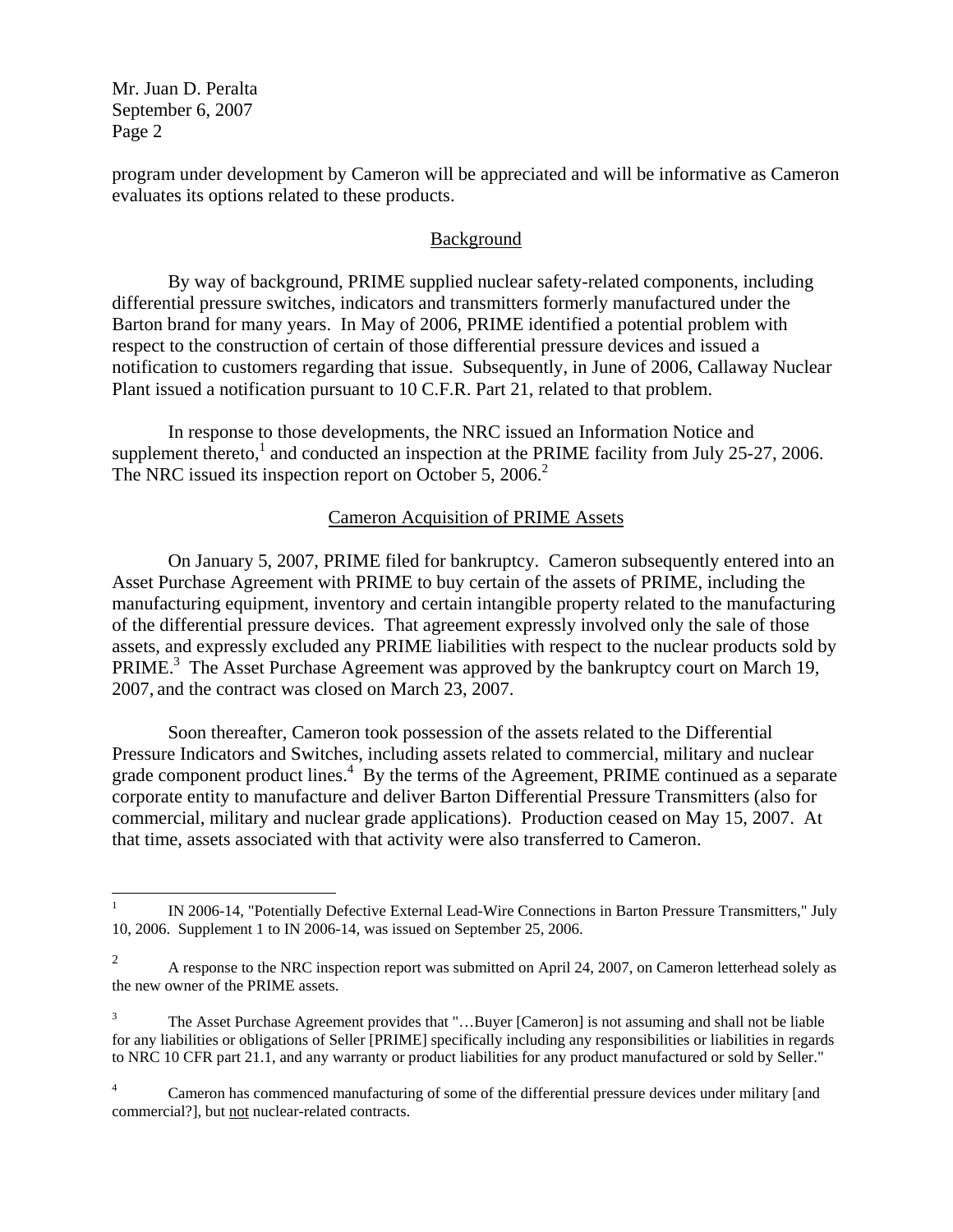Mr. Juan D. Peralta September 6, 2007 Page 3

#### Status of Cameron Activities Regarding Differential Pressure Devices

Since acquiring the PRIME assets, Cameron has at no point accepted orders for, manufactured, sold or otherwise supplied nuclear grade differential pressure devices, as previously supplied by PRIME. To clarify this point with former PRIME customers, soon after approval of the asset sale and finalization of the Agreement, Cameron issued a memorandum to PRIME Nuclear Product Customers and Representatives, dated April 16, 2007, stating that until customers were otherwise notified, (1) Cameron would not supply nuclear safety-related Differential Pressure Indicators. Switches and Transmitters (though PRIME would manufacture some Transmitters until May 15, 2007, prior to the transfer of those assets to Cameron), (2) customers would need to cancel pending orders, and (3) Cameron would not be accepting orders for these nuclear safety-related products. Cameron was also transferring the PRIME Appendix B program in anticipation of potentially undertaking to supply nuclear grade components. However, before undertaking such activities, Cameron informed potential customers that it planned on completing audits by industry organizations.<sup>5</sup> Cameron indicated that if successful, customers could then place Cameron on an approved vendors list and issue orders for nuclear grade components.

Cameron has not yet determined whether it will itself undertake to manufacture or sell the nuclear safety grade differential pressure devices.

### Applicability of NRC Requirements to Cameron

As described above, with the acquisition and transfer of assets from PRIME, Cameron has conducted no activities requiring the application of 10 C.F.R. Part 50, Appendix B (applicable to nuclear safety-related activities). Consequently, Cameron has conducted no activities subject to 10 C.F.R. Part 21 (applicable to a company which "supplies basic components" (components manufactured under Appendix B)) for a facility or activity licensed under, inter alia, 10 C.F.R. Part 50. In fact, Cameron has been careful to inform potential customers of that fact. Cameron fully recognizes that if it decides to undertake to manufacture and supply nuclear safety-related components, it must have programs and processes which adhere to applicable NRC requirements. In addition, we reiterate that in accordance with the court approved Asset Purchase Agreement, Cameron has acquired no liabilities or obligations of the former owner with respect to those assets, including with respect to any prior NRC liability.

Finally, Cameron is continuing to evaluate whether to proceed with these products as nuclear safety-related products. Thus, insights by the NRC (and industry organizations) with respect to the programs being developed by Cameron for this purpose are welcome. However, until such time as Cameron elects to proceed in that direction, NRC requirements do not apply to Cameron's activities.

 5 Nuclear Procurement Issues Committee ("NUPIC") and Nuclear Industry Assessment Committee ("NIAC"). A NUPIC audit has been conducted at the Cameron facility.